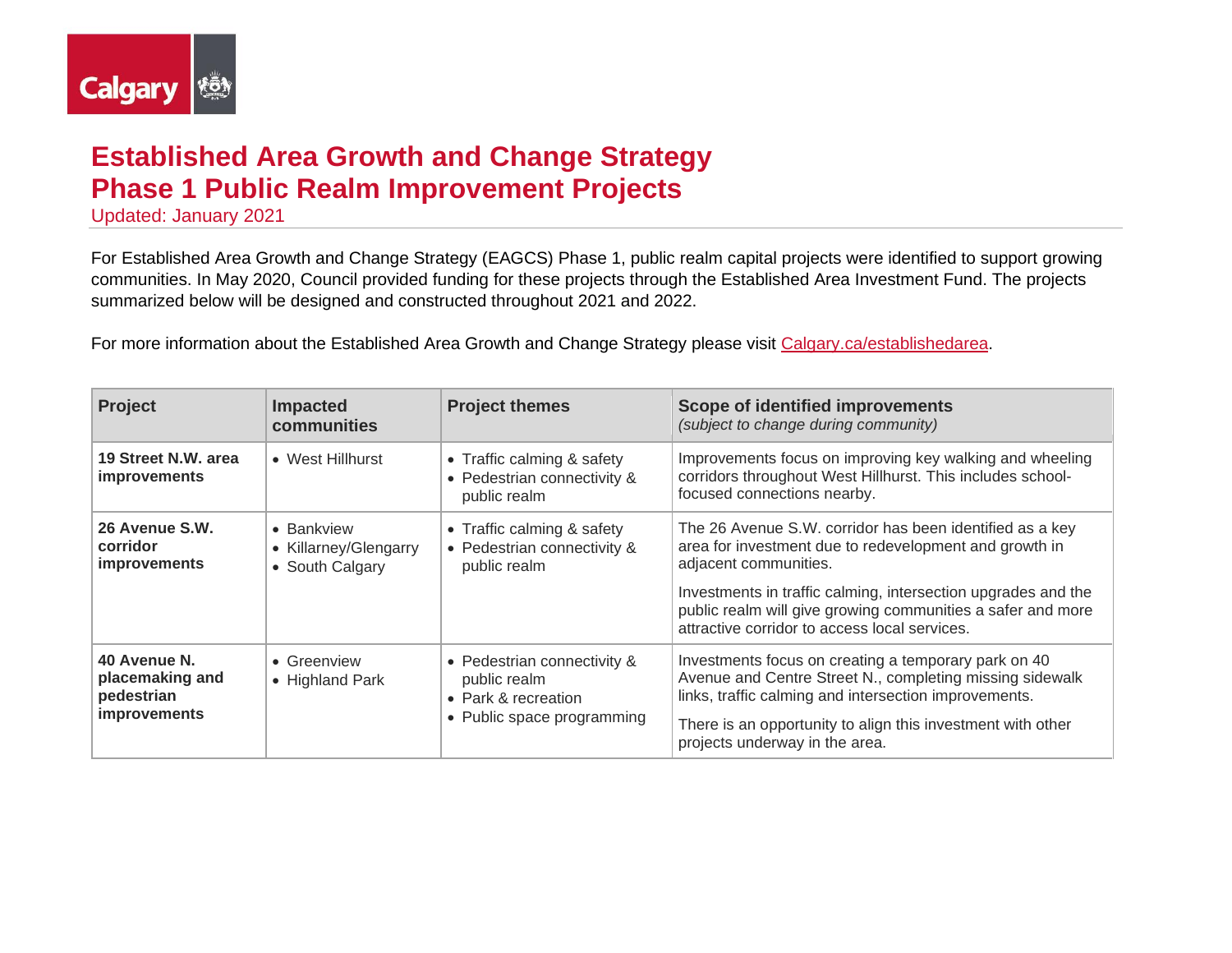

| Project                                                                                    | <b>Impacted</b><br>communities    | <b>Project themes</b>                                                                                                          | <b>Scope of identified improvements</b><br>(subject to change during community)                                                                                                                                                                                                                                                                           |
|--------------------------------------------------------------------------------------------|-----------------------------------|--------------------------------------------------------------------------------------------------------------------------------|-----------------------------------------------------------------------------------------------------------------------------------------------------------------------------------------------------------------------------------------------------------------------------------------------------------------------------------------------------------|
| <b>Balmoral Circus</b><br>improvements                                                     | • Mount Pleasant<br>• Tuxedo Park | • Park & recreation<br>• Public space programming                                                                              | Investments focus on renewing the park space at 2 Street and<br>19 Avenue N.W. It was identified by the community as a key<br>placemaking anchor in a high-growth area.                                                                                                                                                                                   |
| <b>Bridgeland transit</b><br>oriented development<br>active transportation<br>improvements | • Bridgeland Riverside            | • Pedestrian connectivity &<br>public realm<br>• Park & recreation                                                             | Investments focus on the Bridgeland LRT Station. They<br>include improving sidewalk and pathway connectivity and<br>resolving safety issues for pedestrians and cyclists.                                                                                                                                                                                 |
| <b>Buckmaster Park</b><br>area improvements                                                | • Bankview                        | • Traffic calming & safety<br>• Pedestrian connectivity &<br>public realm<br>• Park & recreation<br>• Public space programming | Investments focus on Buckmaster Park and improving the<br>public realm in the community. They include completing<br>missing links and implementing traffic calming measures to<br>improve connectivity and safety.                                                                                                                                        |
| <b>Hillhurst Sunnyside</b><br>Hub area<br><i>improvements</i>                              | • Hillhurst<br>• West Hillhurst   | • Traffic calming & safety<br>• Pedestrian connectivity &<br>public realm<br>• Park & recreation<br>• Public space programming | Investments focus on park amenities and connectivity around<br>the community hub site. This includes the possibility of<br>additional programming on the site and connections across 5<br>Avenue N.W.<br>Improvements to pedestrian mobility and safety along nearby<br>14 Street N.W. will be reviewed.                                                  |
| <b>Kensington Plaza</b><br>area and transit<br>oriented development<br>improvements        | • Hillhurst/Sunnyside             | • Traffic calming & safety<br>• Pedestrian connectivity &<br>public realm<br>• Public space programming                        | Several community gathering spaces will be improved that<br>attract local and regional visitors to the Kensington Business<br>Improvement Area.<br>Upgrades proposed include improvements to the plaza at<br>Kensington Road and Kensington Crescent N.W. Also,<br>sidewalk improvements along 3 Avenue N.W., connecting to<br>the Sunnyside LRT Station. |